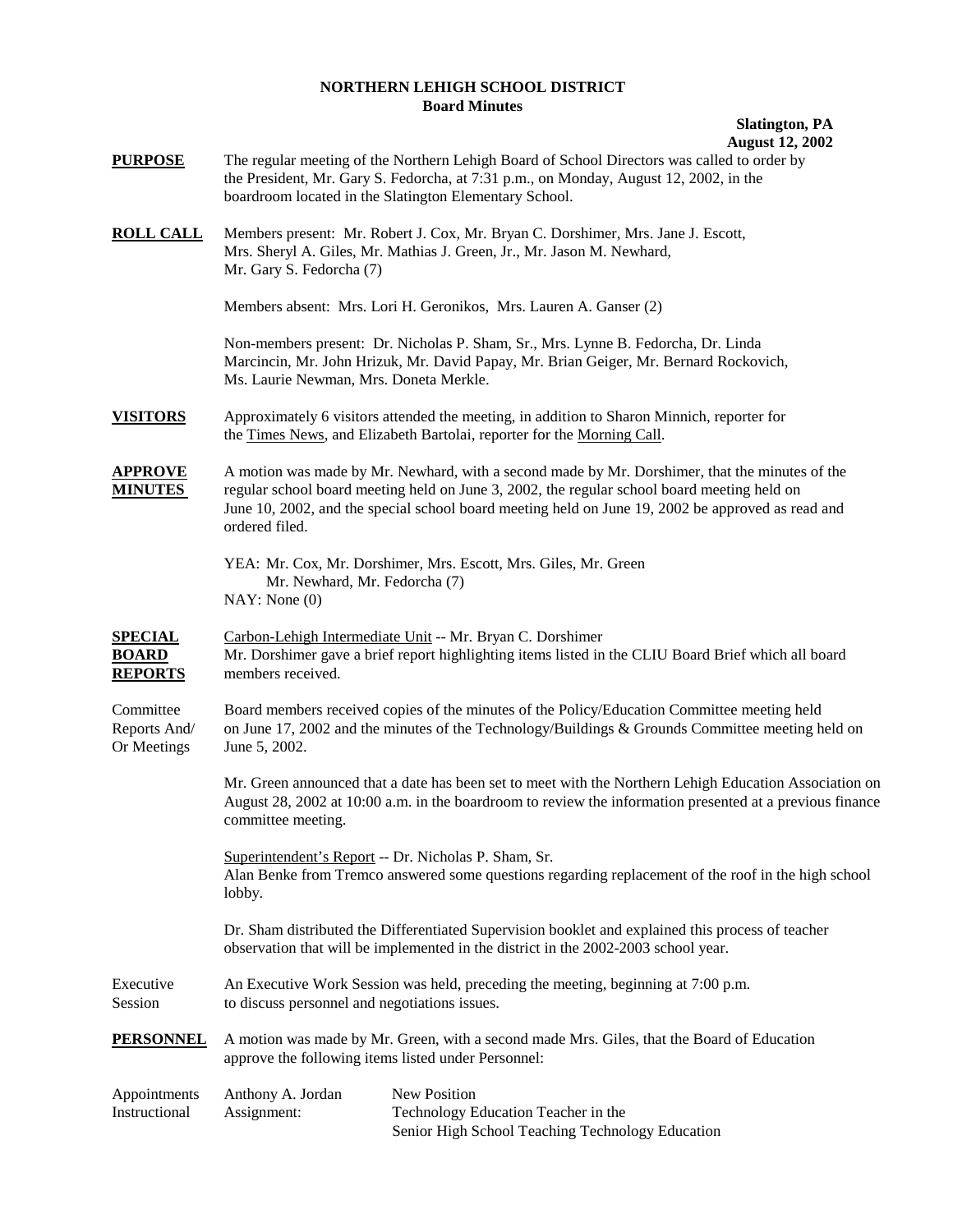|                                                                                                                                                                                                                        | Salary:                                                                                                                                                                                                                                                                                                                                                                                                                                                                                                                   | $$35,200.00*$ (Appendix A – Step 1-Bachelors on the 2001-2002 Collective                                                                                                   |  |
|------------------------------------------------------------------------------------------------------------------------------------------------------------------------------------------------------------------------|---------------------------------------------------------------------------------------------------------------------------------------------------------------------------------------------------------------------------------------------------------------------------------------------------------------------------------------------------------------------------------------------------------------------------------------------------------------------------------------------------------------------------|----------------------------------------------------------------------------------------------------------------------------------------------------------------------------|--|
|                                                                                                                                                                                                                        |                                                                                                                                                                                                                                                                                                                                                                                                                                                                                                                           | Bargaining Agreement SalarySchedule)                                                                                                                                       |  |
|                                                                                                                                                                                                                        | <b>Effective Date:</b>                                                                                                                                                                                                                                                                                                                                                                                                                                                                                                    | August 26, 2002                                                                                                                                                            |  |
| <b>PERSONNEL</b>                                                                                                                                                                                                       | Brenda V. Booz                                                                                                                                                                                                                                                                                                                                                                                                                                                                                                            | New Position                                                                                                                                                               |  |
| (Con't.)                                                                                                                                                                                                               | Assignment:                                                                                                                                                                                                                                                                                                                                                                                                                                                                                                               | One-Quarter Home Economics Teacher                                                                                                                                         |  |
|                                                                                                                                                                                                                        |                                                                                                                                                                                                                                                                                                                                                                                                                                                                                                                           | Teaching Home Economics in the Senior High School                                                                                                                          |  |
|                                                                                                                                                                                                                        | Salary:                                                                                                                                                                                                                                                                                                                                                                                                                                                                                                                   | $$8,800.00*$ (pro-rated) (Appendix A – Step 1-Bachelors                                                                                                                    |  |
|                                                                                                                                                                                                                        |                                                                                                                                                                                                                                                                                                                                                                                                                                                                                                                           | on the 2001-2002 Collective Bargaining Agreement Salary Schedule)                                                                                                          |  |
|                                                                                                                                                                                                                        | <b>Effective Date:</b>                                                                                                                                                                                                                                                                                                                                                                                                                                                                                                    | August 26, 2002                                                                                                                                                            |  |
|                                                                                                                                                                                                                        | *Salary will be adjusted to reflect the terms and conditions of the new collective<br>bargaining agreement when reached.                                                                                                                                                                                                                                                                                                                                                                                                  |                                                                                                                                                                            |  |
| Non-                                                                                                                                                                                                                   |                                                                                                                                                                                                                                                                                                                                                                                                                                                                                                                           |                                                                                                                                                                            |  |
| Instructional                                                                                                                                                                                                          | Dennis J. Foberg*                                                                                                                                                                                                                                                                                                                                                                                                                                                                                                         | (Pending Verification Of Clearances)                                                                                                                                       |  |
|                                                                                                                                                                                                                        | Assignment:                                                                                                                                                                                                                                                                                                                                                                                                                                                                                                               | Custodian $-3:00$ p.m. to 11:30 p.m.                                                                                                                                       |  |
|                                                                                                                                                                                                                        |                                                                                                                                                                                                                                                                                                                                                                                                                                                                                                                           | Slatington Elementary School, replacing Todd Green, who was<br>administratively transferred to Peters Elementary School, as a result of the<br>retirement of Marvin Mantz. |  |
|                                                                                                                                                                                                                        | Salary:                                                                                                                                                                                                                                                                                                                                                                                                                                                                                                                   | \$8.25 Per Hour/8Hours Per Day/5 Days Per Week                                                                                                                             |  |
|                                                                                                                                                                                                                        | <b>Effective Date:</b>                                                                                                                                                                                                                                                                                                                                                                                                                                                                                                    | September 11, 2002                                                                                                                                                         |  |
|                                                                                                                                                                                                                        | *He will serve a 60-day probationary period.                                                                                                                                                                                                                                                                                                                                                                                                                                                                              |                                                                                                                                                                            |  |
| Administrative<br>Transfers<br>David Papay                                                                                                                                                                             | Approve the request of Mr. David Papay to be administratively transferred to the position of transition<br>assistant principal working two-thirds of the day in the middle school and one third of the day in the<br>senior high school (responsible for 9 <sup>th</sup> grade) for the 2002-2003 school year.                                                                                                                                                                                                            |                                                                                                                                                                            |  |
| Linda                                                                                                                                                                                                                  |                                                                                                                                                                                                                                                                                                                                                                                                                                                                                                                           |                                                                                                                                                                            |  |
| Marcincin                                                                                                                                                                                                              | Approve to administratively transfer Dr. Linda Marcincin to the senior high school as the fulltime<br>assistant principal for the 2002-2003 school year.                                                                                                                                                                                                                                                                                                                                                                  |                                                                                                                                                                            |  |
|                                                                                                                                                                                                                        |                                                                                                                                                                                                                                                                                                                                                                                                                                                                                                                           |                                                                                                                                                                            |  |
| Child Rear-<br>ing Leave<br>Susanne<br>Hegedus                                                                                                                                                                         | Approve the request of Susanne Hegedus, Slatington Elementary kindergarten teacher, to take a Child<br>Rearing Leave of Absence during the 2002-2003 school. Barring any unforeseen complications, she<br>is requesting permission to begin using her sick days on December 3, 2002, the day school resumes<br>after Thanksgiving break, and begin her leave upon the exhaustion of her 24 remaining sick days or<br>on or about January 13, 2003. She plans on returning for the beginning of the 2003-2004 school year. |                                                                                                                                                                            |  |
|                                                                                                                                                                                                                        |                                                                                                                                                                                                                                                                                                                                                                                                                                                                                                                           |                                                                                                                                                                            |  |
| Approve the following substitute teachers for the 2002-2003 school year at the substitute<br>Substitutes<br>teacher rates of \$70.00 for 1-10 non-consecutive days; \$80.00 for 11-20 non-consecutive<br>Instructional |                                                                                                                                                                                                                                                                                                                                                                                                                                                                                                                           |                                                                                                                                                                            |  |
|                                                                                                                                                                                                                        | days; and $$90.00$ for $21+$ non-consecutive days:                                                                                                                                                                                                                                                                                                                                                                                                                                                                        |                                                                                                                                                                            |  |
|                                                                                                                                                                                                                        | Margaret Boyle - Early Childhood<br>Angela Friebolin - Biology<br>Lisa Hohenshilt - Social Studies<br>Mary Ann Levendusky - Elementary<br>Diane Saeger - Elementary/Early Childhood                                                                                                                                                                                                                                                                                                                                       |                                                                                                                                                                            |  |
|                                                                                                                                                                                                                        | Julie Smith - Elementary K-6                                                                                                                                                                                                                                                                                                                                                                                                                                                                                              |                                                                                                                                                                            |  |
|                                                                                                                                                                                                                        | Rocatta Tait -- Elementary                                                                                                                                                                                                                                                                                                                                                                                                                                                                                                |                                                                                                                                                                            |  |
|                                                                                                                                                                                                                        | Julia Witmer - Chemistry                                                                                                                                                                                                                                                                                                                                                                                                                                                                                                  |                                                                                                                                                                            |  |
|                                                                                                                                                                                                                        | Brenda Booz - Home Economics K-12                                                                                                                                                                                                                                                                                                                                                                                                                                                                                         |                                                                                                                                                                            |  |
| Non-<br>Instructional                                                                                                                                                                                                  | Approve to employ the following substitute instructional aides/secretary for the 2002-<br>2003 school year at the substitute rate of \$7.25 per hour:                                                                                                                                                                                                                                                                                                                                                                     |                                                                                                                                                                            |  |
|                                                                                                                                                                                                                        | Ellen Kiss - Instructional Aide/Secretary<br>Jared Case - Instructional Aide<br>Karen DeLong - Instructional Aide                                                                                                                                                                                                                                                                                                                                                                                                         |                                                                                                                                                                            |  |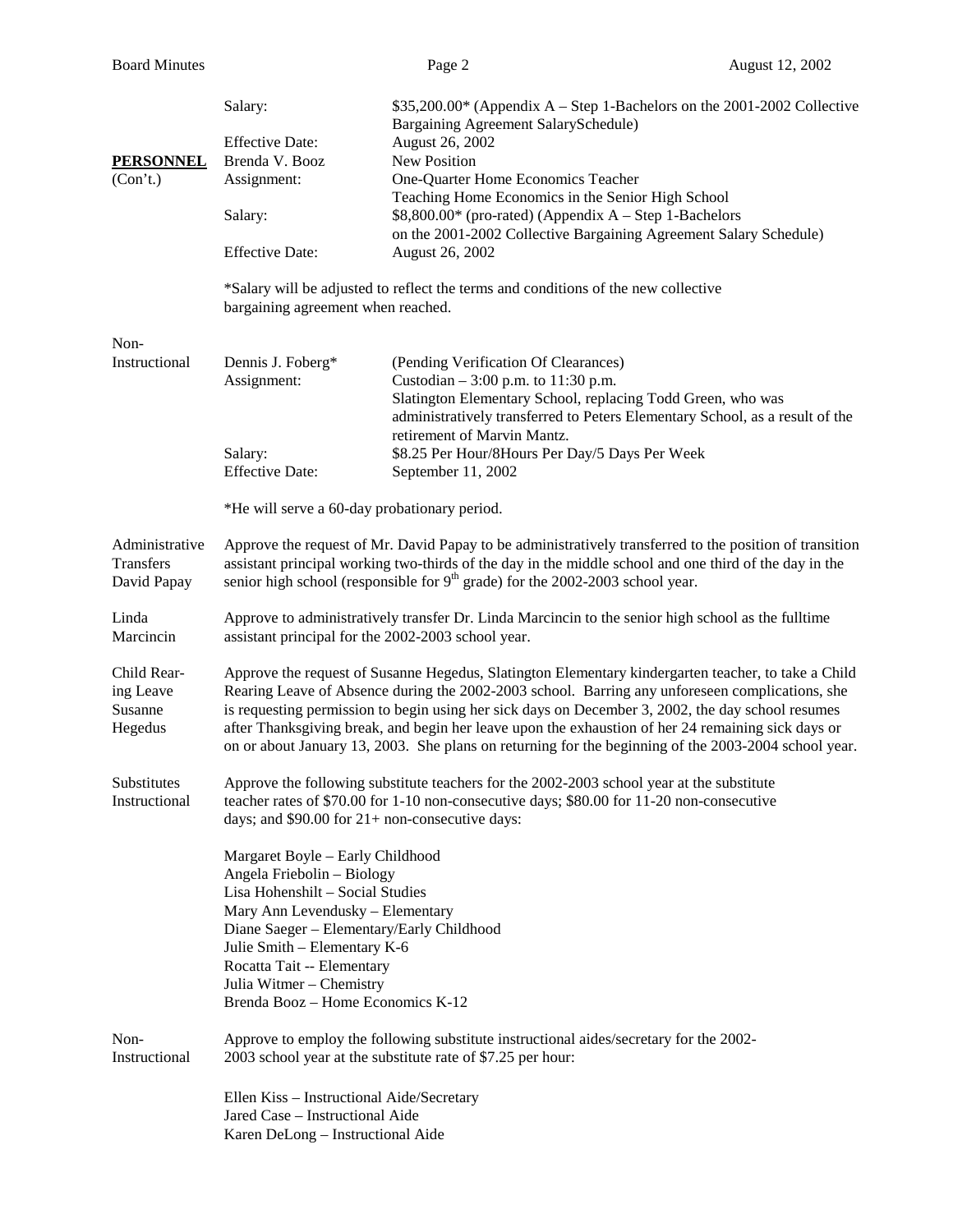Jill Hontz – Instructional Aide/Secretary Connie Kistler – Instructional Aide Robin Pristash – Instructional Aide **PERSONNEL** (Con't.) Matthew Rabenold – Instructional Aide Angela Shoemaker – Instructional Aide Approve to employ the following substitute cafeteria workers for the 2002-2003 school year at the substitute rate of \$7.25 per hour: Robyn Pristash, Ellen Kiss Approve to employ the following substitute custodians for the 2002-2003 school year at the substitute rate of \$7.25 per hour: Dennis J. Foberg, Ellen Kiss Merit Increase Approve merit increases for school administrators, as recommended by the Superintendent, for Of 1% For Act the 2002-2003 school year, to concur with the current Act 93 Administrative Compensation Plan. 93 Members These increases will be retroactive to July 1, 2002**.**  Substitute Approve to employ Mrs. Janice Hofmann as an independent contractor for the purpose of calling Teacher substitutes for the 2002-2003 school year at a stipend to be determined when the 2002-2003 Caller Auxiliary Salary Schedule is approved. It is also recommended to authorize the superintendent to execute an agreement between the Northern Lehigh School District and Mrs. Hofmann. Saturday Appoint Patricia Eby-Manescu as Secondary Saturday Detention Monitor for the middle and Detention senior high schools for the 2002-2003 school year, working every Saturday, for three hours from Monitor 8:30 a.m. to 11:30 a.m. throughout the 2002-2003 school year that warrants detention coverage. Salary will be \$50.00 for each Saturday worked. Electronic Approve the following individuals as Electronic Learning Facilitators (E.L.F.'s) for the 2002- Learning 2003 school year and on an as-needed basis during summer vacation. Compensation for Facilitators elementary and secondary E.L.F.'s is \$2685.00 per school year Amanda Glassic – Peters Elementary, Jane Kutney – Slatington Elementary, Robert Hicks – Middle School Middle School Co-Curricular Appointment For 2002-2003

Mathcounts Advisor – Hali Kuntz -- \$365.00

Change In Teaching Assignments (Information Only)

| <b>Teacher</b> | Old Assignment               | New Assignment               | Replacing                   |
|----------------|------------------------------|------------------------------|-----------------------------|
| Ellen Yenser   | Middle School Emotional      | <b>High School Emotional</b> | Kristie Croll               |
|                | Support                      | Support                      |                             |
| Kristie Croll  | <b>High School Emotional</b> | <b>High School Learning</b>  | Replacing Jack              |
|                | Support                      | Support                      | Posegay who retired         |
| Andrea Edmonds | Peters Elementary            | <b>High School Learning</b>  | Cassandra Frantz who        |
|                | Learning Support Grade 6     | Support                      | resigned                    |
| Susan Beil     | Peters Elementary IST        | Peters Elementary Learning   | Andrea Edmonds who          |
|                | and half-time kindergarten   | Support                      | transferred to the high     |
|                | teacher                      | Grade 6                      | school                      |
| Kelly Kromer   | <b>Slatington Elementary</b> | <b>Slatington Elementary</b> | Ellen Drake who transferred |
|                | Grade 3                      | Grade 6                      | the middle school           |
| Shawn Green    | Peters Elementary            | Peters Elementary            | Mary Anne Shafer            |
|                | Grade 4                      | Grade 6                      | who transferred to the      |
|                |                              |                              | middle school               |
| Amanda Glassic | Peters Elementary            | Peters Elementary            | Donna Marushak who          |
|                | Grade 3                      | Grade 6                      | transferred to the          |
|                |                              |                              | middle school               |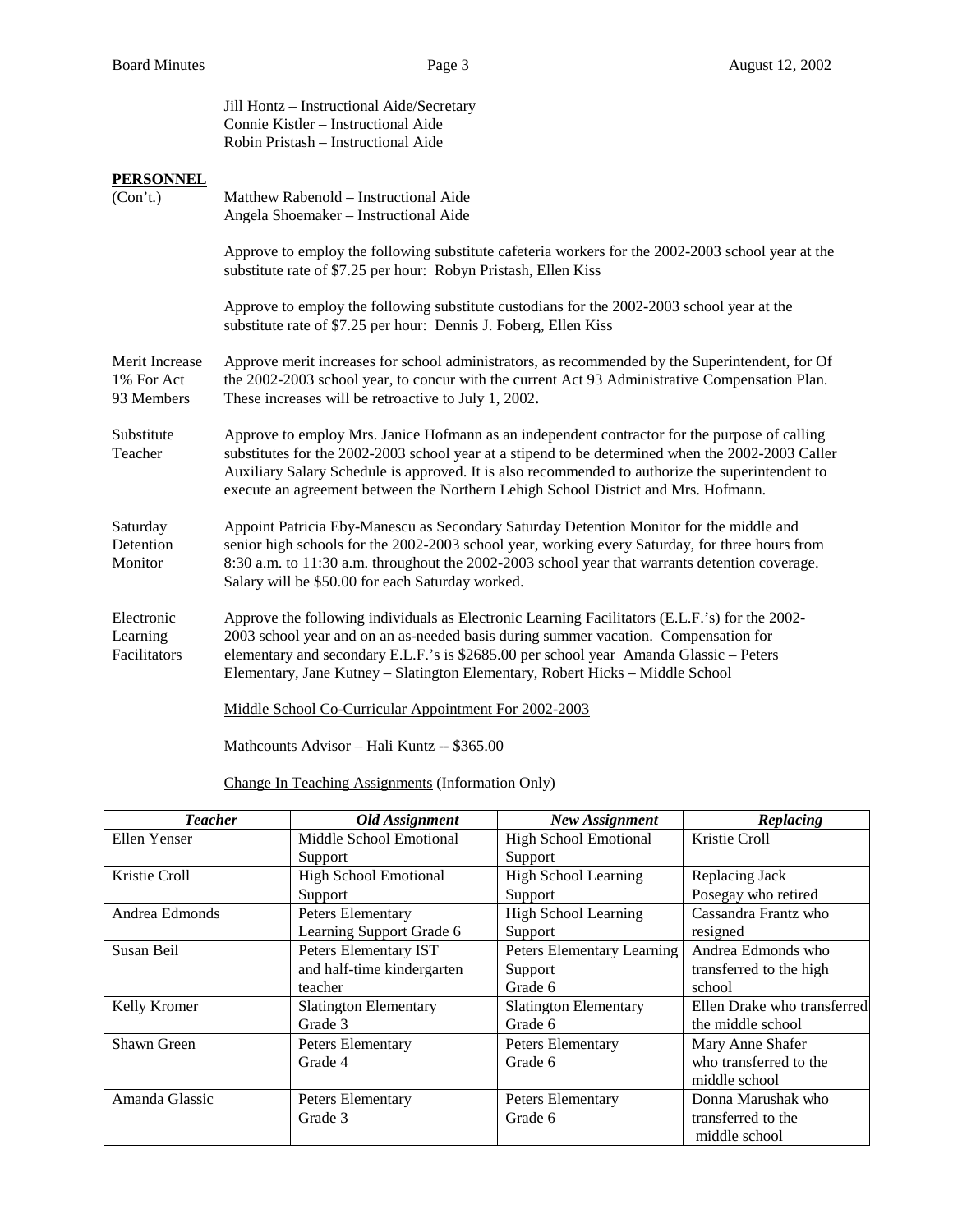| Gail Lafferty | <b>Slatington Elementary</b> | IST Split Between   | Sue Beil IST         |
|---------------|------------------------------|---------------------|----------------------|
|               | 10 I                         | Slatington & Peters | Assignment at Peters |
|               |                              | Elementary          |                      |

| <b>PERSONNEL</b><br>(Con't.)                                |                                                                                                                                                                                                                                                                                                                                                                                                                |  |  |
|-------------------------------------------------------------|----------------------------------------------------------------------------------------------------------------------------------------------------------------------------------------------------------------------------------------------------------------------------------------------------------------------------------------------------------------------------------------------------------------|--|--|
| <b>Adjust Stipend</b><br>For Mark<br>Hoffman                | Approve the recommendation of the Director of Support Services that the additional stipend<br>for Mark Hoffman, to serve as Lead Groundskeeper in the district, be increased from \$1.00<br>to \$1.05 per hour above his current rate of pay for the 2002-2003 fiscal year, retroactive to<br>July 1, 2002.                                                                                                    |  |  |
| <b>Adjust Stipend</b><br>For Steven<br>Remaley              | Approve the recommendation of the Director of Support Services that the additional stipend for<br>Steven Remaley, to serve in the capacity of Lead Maintenance man in the district, be increased from<br>\$3.00 to \$3.25 per hour above his current rate of pay for the 2002-2003 fiscal year, retroactive to July<br>1, 2002.                                                                                |  |  |
| Leave<br>Without<br>Pay                                     | Approve the request of Linda Thompson, Peters Elementary guidance counselor, to take a<br>two-day leave of absence, without pay, on September 5 and 6, 2002. She plans to use her<br>two personal days in conjunction with the requested two unpaid days. Her request will not<br>be considered a precedent for future requests per correspondence received from the<br>Northern Lehigh Education Association. |  |  |
|                                                             | YEA: Mr. Cox, Mr. Dorshimer, Mrs. Escott, Mrs. Giles, Mr. Green<br>Mr. Newhard, Mr. Fedorcha (7)<br>NAY: None(0)                                                                                                                                                                                                                                                                                               |  |  |
| <b>POLICY</b>                                               | A motion was made by Mrs. Escott, with a second made by Mr. Newhard, that the Board of Education<br>approve the following policy items:                                                                                                                                                                                                                                                                        |  |  |
| Title IX<br>Officer                                         | Lynne Fedorcha Approve to appoint Mrs. Lynn B. Fedorcha, Administrative Assistant, as the Title IX, Section<br>504 and Title VI Compliance Officer for the Northern Lehigh School District for the 2002-2003<br>school year.                                                                                                                                                                                   |  |  |
| <b>NLHS</b><br>Student<br>Activities<br>Fund State-<br>ment | Approve the Northern Lehigh High School Student Activities Fund Statement for the month of<br>July 2002.                                                                                                                                                                                                                                                                                                       |  |  |
| Conferences                                                 | Approve the request of Lori Geronikos to attend the Pennsylvania School Boards Association<br>"School Leadership Conference 2002" in Hershey, PA on October 4, 2002. Expenses include<br>\$149.00 for registration.                                                                                                                                                                                            |  |  |
|                                                             | YEA: Mr. Cox, Mr. Dorshimer, Mrs. Escott, Mrs. Giles, Mr. Green<br>Mr. Newhard, Mr. Fedorcha (7)<br>NAY: None(0)                                                                                                                                                                                                                                                                                               |  |  |
| <b>NEW</b><br><b>BUSINESS</b>                               | A motion was made by Mr. Dorshimer, with a second made by Mr. Cox, that the Board of<br>Education approve to adopt the following textbook(s) for the $2002-2003$ school year.<br>These textbooks were approved as part of the 2002-2003 senior high school budget.                                                                                                                                             |  |  |
|                                                             | Name Of Textbook<br>Publisher & Copyright<br>Course                                                                                                                                                                                                                                                                                                                                                            |  |  |

| Name Of Textbook     | Publisher & Copyright         | Course                       |
|----------------------|-------------------------------|------------------------------|
| Entrepreneurship:    | South-Western                 | Entrepreneurship/            |
| Starting Your<br>Own | <b>Educational Publishing</b> | <b>School Store Practice</b> |
| <b>Business</b>      | Copyright 2002                | Grades 10-12                 |
|                      |                               |                              |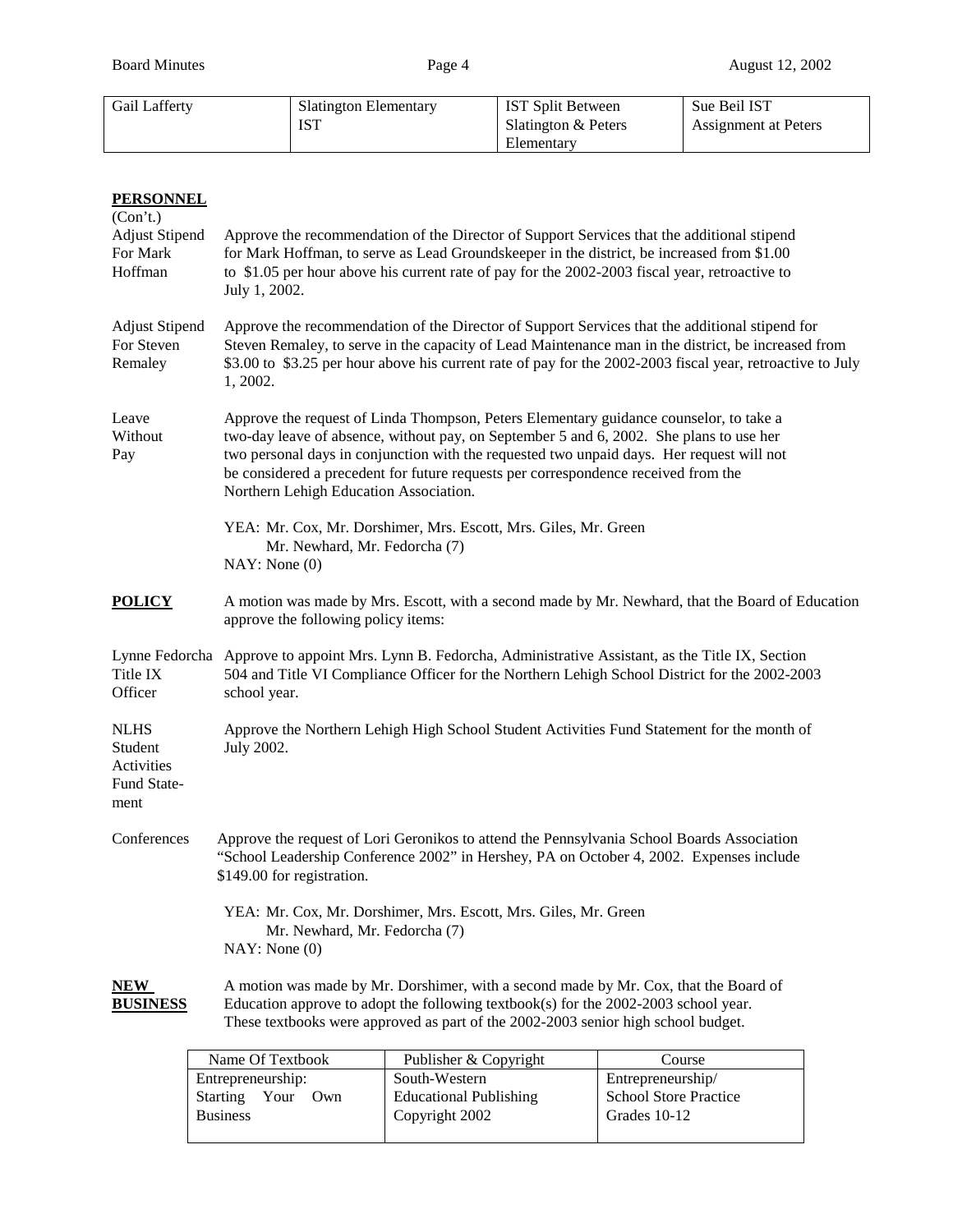|                                                | YEA: Mr. Cox, Mr. Dorshimer, Mrs. Escott, Mrs. Giles, Mr. Green<br>Mr. Newhard, Mr. Fedorcha (7)<br>NAY: None(0)                                                                                                                                                                                                                                                                                                                                                                                                                                                                                                                  |
|------------------------------------------------|-----------------------------------------------------------------------------------------------------------------------------------------------------------------------------------------------------------------------------------------------------------------------------------------------------------------------------------------------------------------------------------------------------------------------------------------------------------------------------------------------------------------------------------------------------------------------------------------------------------------------------------|
| <b>FINANCIAL</b>                               | A motion was made by Mrs. Escott, with a second made by Mrs. Giles, that the Board of Education<br>approve the following financial items:                                                                                                                                                                                                                                                                                                                                                                                                                                                                                         |
| General Fund<br><b>Bills</b>                   | Approve payment of General Fund bills for the month of July 2002, as presented.                                                                                                                                                                                                                                                                                                                                                                                                                                                                                                                                                   |
| Next Day<br>Hardware<br>Maintenance<br>Program | Approve to enter into a one-year Next Day Hardware Maintenance Program through Corporate<br>Networking Inc. at a cost of \$5529.00, a decrease of \$2991.00, effective July 1, 2002 and ending<br>on June 30, 2003.                                                                                                                                                                                                                                                                                                                                                                                                               |
| Replace HS<br>Lobby Roof                       | Approve the replacement of the High School Lobby Roof using the Pennsylvania Education Joint<br>Purchasing Council. Allentown Roofing will do replacement of the roof in conjunction with<br>TREMCO. Funding for the project will come from the 2001 AA Extended Funding Bond and<br>the cost is to be \$169,269.33.                                                                                                                                                                                                                                                                                                              |
| Purchase<br>Ethernet<br>Switches               | Approve the purchase of Ethernet switches for the Peters and Slatington Elementary schools from<br>Corporate Networking, Inc. of Worcester, PA not to exceed \$40,000. Funds to be taken from the<br>2001AA bond.                                                                                                                                                                                                                                                                                                                                                                                                                 |
| <b>Budgetary</b><br><b>Transfers</b>           | Approve year-end budgetary transfers, as presented. Please note that almost all<br>budgetary transfers are within the same function, and are only necessary for the school district to<br>be in compliance with the first year increased coding complexity of the "Your School Your<br>Money and Spending Analysis Model" YSYM/SAM.                                                                                                                                                                                                                                                                                               |
|                                                | Information Only: A copy of the Capital Reserve #1 Fund Receipts, Expenditures, and Cash<br>Balances was distributed to all board members.                                                                                                                                                                                                                                                                                                                                                                                                                                                                                        |
| Delinquent<br><b>Real Estate</b><br>Parcels    | Approve the 2001-2002 and the 2002-2003 listing of delinquent real estate parcels that will be<br>submitted to Northampton County Tax Claim Unit to determine the total upset sales price of<br>parcels that will be sold on September 9, 2002. Properties that are delinquent greater than two<br>years are subject to this provision.                                                                                                                                                                                                                                                                                           |
|                                                | YEA: Mr. Cox, Mr. Dorshimer, Mrs. Escott, Mrs. Giles, Mr. Green<br>Mr. Newhard, Mr. Fedorcha (7)<br>NAY: None(0)                                                                                                                                                                                                                                                                                                                                                                                                                                                                                                                  |
| Motion To<br><b>Table Action</b>               | A motion was made by Mr. Newhard, with a second to his motion made by Mr. Cox, to table<br>action, pending further investigation, to approve a \$16,043.88 real estate tax refund for the 2001-<br>2002 school year to Stanwood Mills, Lcida C-o John A. Shulman, T/a Jas Realty, PO Box 195,<br>Slatington, PA 18080-0195. Tax parcel ID 18-02-B06SE3B-011-001. Stanwood Mills incorrectly<br>paid real estate tax for the 2001-2002 school year even though they were awarded KOZ status and<br>should not have paid. As a result of the KOZ Program, the assessed value of the property is<br>reduced from \$382,150 to \$-0-. |
|                                                | YEA: Mr. Cox, Mr. Dorshimer, Mrs. Escott, Mrs. Giles, Mr. Green<br>Mr. Newhard, Mr. Fedorcha (7)<br>NAY: None(0)                                                                                                                                                                                                                                                                                                                                                                                                                                                                                                                  |